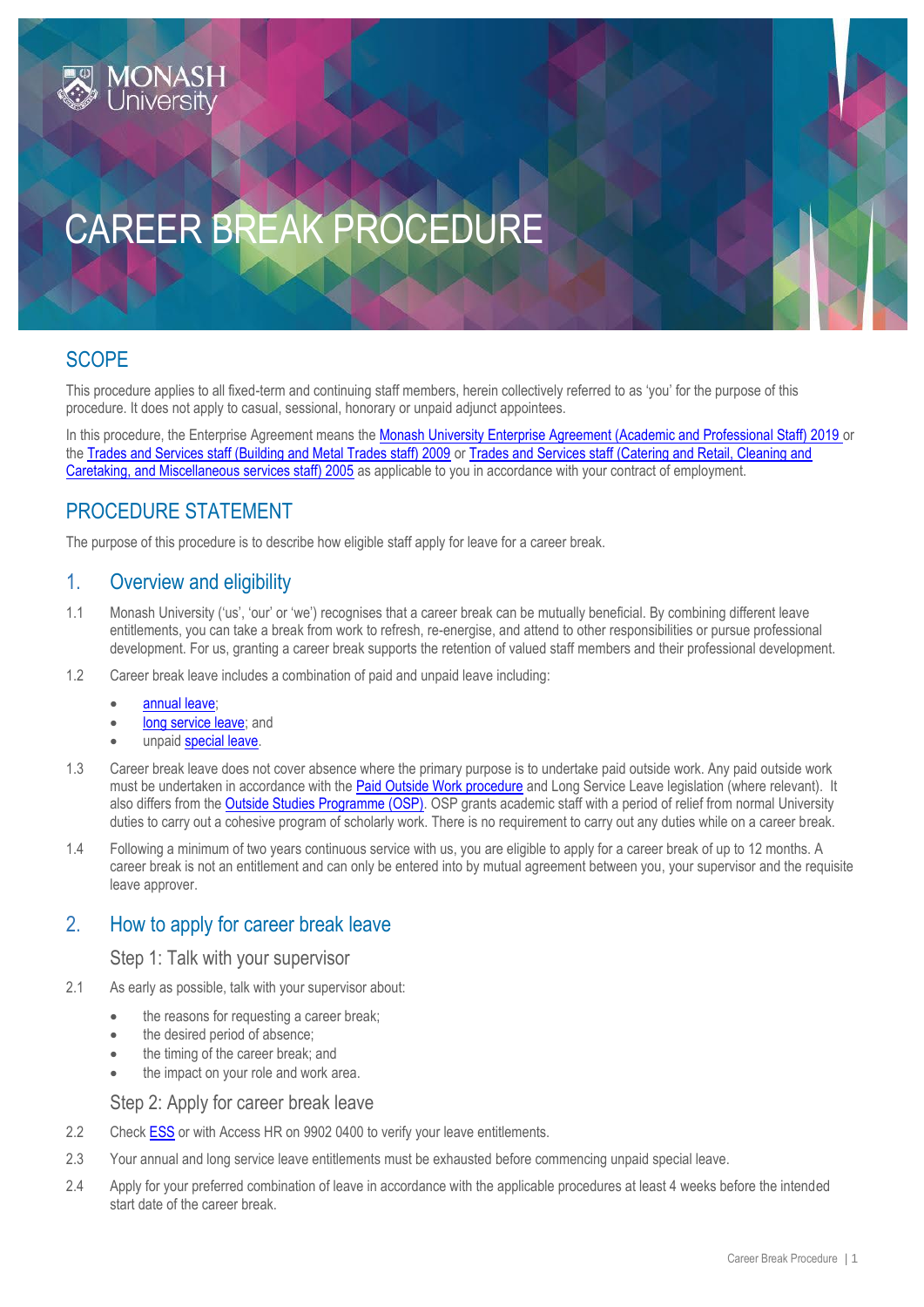#### Step 3: Your application is considered

- 2.5 Your supervisor will consider:
	- your circumstances;
	- **e** eligibility requirements;
	- timing of the career break;
	- impact on operations or service delivery;
	- ability of the work unit to make alternate arrangements to accommodate the request;
	- **•** likely impact on retention;
	- your performance and unit's performance;
	- entitlement to annual leave and long service leave; and
	- other considerations relevant to making a balanced decision.
- 2.6 Further authorisation may be required depending on the length and combination of leave types applied for. Your career break is approved when all the requisite approvals for the different forms of leave are obtained.
- 2.7 If some or all of your career break application is rejected, your supervisor, following discussions their HR Business Partner, will communicate the decision to you explaining the reasons for the refusal.

### 3. During your career break

#### Staying in touch

3.1 You and your supervisor should agree on arrangements to keep you up-to-date during your absence with activities in your work area.

#### Changing your return to work date

3.2 Submit a request to your supervisor for consideration at least 6 weeks before your initial return date or the adjusted return date, whichever is earliest.

#### 4. Breach of procedure

4.1 We treat any breach of our policies or procedures seriously. We encourage reporting of concerns about non-compliance and manage compliance in accordance with the applicable Enterprise Agreement or contract terms.

# **DEFINITIONS**

| <b>Career Break</b>                     | A broad term meaning any time out from a career. It is sometimes referred to as an "Adult Gap break",<br>and typically taken for three or six months. Staff have the right to return to a job at the same level.                                                                                                                                                                                                                       |
|-----------------------------------------|----------------------------------------------------------------------------------------------------------------------------------------------------------------------------------------------------------------------------------------------------------------------------------------------------------------------------------------------------------------------------------------------------------------------------------------|
| Dean/Executive Director                 | The Dean of the Faculty or Executive Director of the Division or their nominee in any case where the<br>Dean or Executive Director has formally nominated a person to act as their nominee for the purpose.                                                                                                                                                                                                                            |
| <b>Employment Self Service</b><br>(ESS) | An online Employee Self Service system which provides staff with easy and private access to personal<br>and current employment information held by the University.                                                                                                                                                                                                                                                                     |
| <b>HR Business Partner</b>              | A key member of the Monash HR Business Partnering community and provides strategic advice,<br>guidance and solutions that underpin key client goals, HR strategy and organisational vision to a<br>particular client group.                                                                                                                                                                                                            |
| <b>Paid Outside Work</b>                | Work undertaken outside of a staff member's normal duties that may reasonably be construed as either<br>University or private practice. Paid outside work requires prior written approval from the dean/executive<br>director. It may be included as part of University practice where the University is party to the contract<br>under which the work is undertaken. (For more information refer to the paid outside work procedure). |
| <b>Enterprise Agreement</b>             | The Enterprise Agreement means the Monash University Enterprise Agreement (Academic and<br>Professional Staff) 2019 or the Trades and Services staff (Building and Metal Trades staff) 2009 or Trades<br>and Services staff (Catering and Retail, Cleaning and Caretaking, and Miscellaneous services staff)<br>2005 as applicable to the staff member in accordance with their contract of employment.                                |
| <b>Staff</b>                            | A person employed by the University who has a continuing or fixed-term contract under the terms of the<br>Monash University Enterprise Agreements.                                                                                                                                                                                                                                                                                     |
| Supervisor                              | Is responsible for the supervision of staff and in most cases this will be the immediate line manager.                                                                                                                                                                                                                                                                                                                                 |